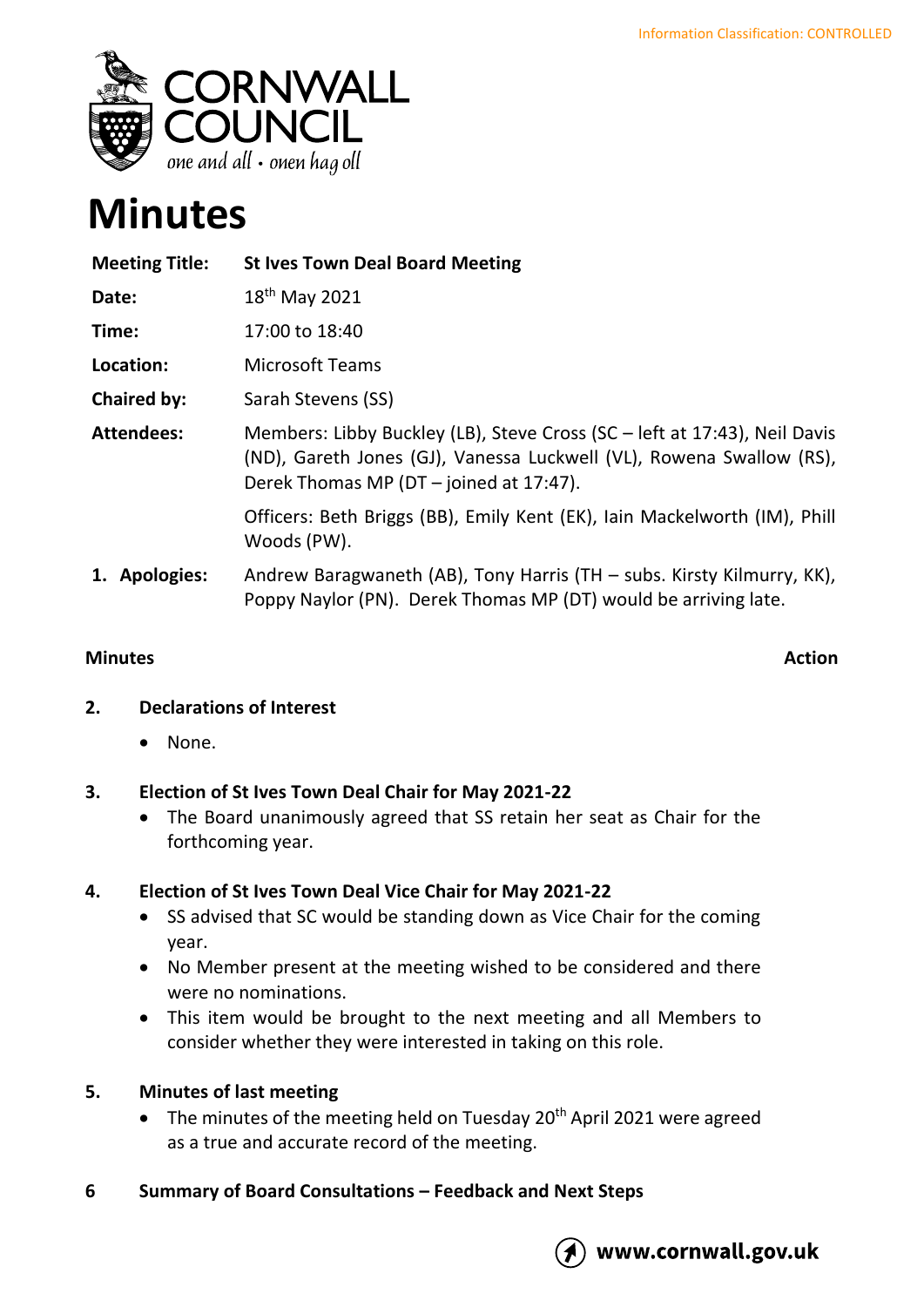- SS advised that she had spoken with each Board Member individually and thanked them all for their time during this process.
- SS took Members through the outcomes of these discussions and the Board requested that a synopsis of the results was circulated.
- **ACTION:** SS to circulate overview of findings and provide for circulation with minutes.
- SS noted that the synergy of the Board had been praised.
- The timescales involved in the fund, including accelerated funding, was flagged as a challenge.
- The Board wished to undertake a more strategic role going forwards and felt they had become too involved at a granular level.
- It was felt that there had been communication between Cornwall Council and the Board could be improved, including around Cornwall Council led projects, and that admin support had been insufficient.
- The Board were keen to return to face-to-face meetings when possible.
- SS was considering a pop-up event to engage with the community and local businesses.
- Creation of a Local Transport Board was already outlined in the TIP but Members let that the following subgroups might also be useful: Young People, Housing, Food Production, Skills/Digital, Local industry/business.
- The Board requested that they be kept better informed by Cornwall Council with regards to developments with the Programme Management Office.
- **ACTION:** Cornwall Council to provide follow up information on PMO.

#### **7. Stage 2 – Roles and Responsibilities**

- Papers had been circulated to the Board previously, and these papers had also been included in the agenda pack.
- The purpose of the papers was to apprise Members of the Board role going forward in terms of strategic oversight, community engagement and ensuring the vision remained true as projects developed.
- The papers also outlined the responsibilities of Cornwall Council as accountable body.
- PW welcomed any feedback should the Board.
- PW noted that, once St Ives received their offer from Government, they would have three weeks to turn around the Heads of Terms, including internal sign off by Cornwall Council.
- The offer letter would set out the sum being awarded, the projects that Govt. were supporting, and any conditions placed on those projects.
- PW noted that there may be requirement for an extraordinary meeting given the timeframes.
- PW noted that a review of the Terms of Reference was underway in order to ensure they were fit for purpose for the next stage of the Board.
- The role of the Board, PMO and project leads was queried.

SS

PW / IM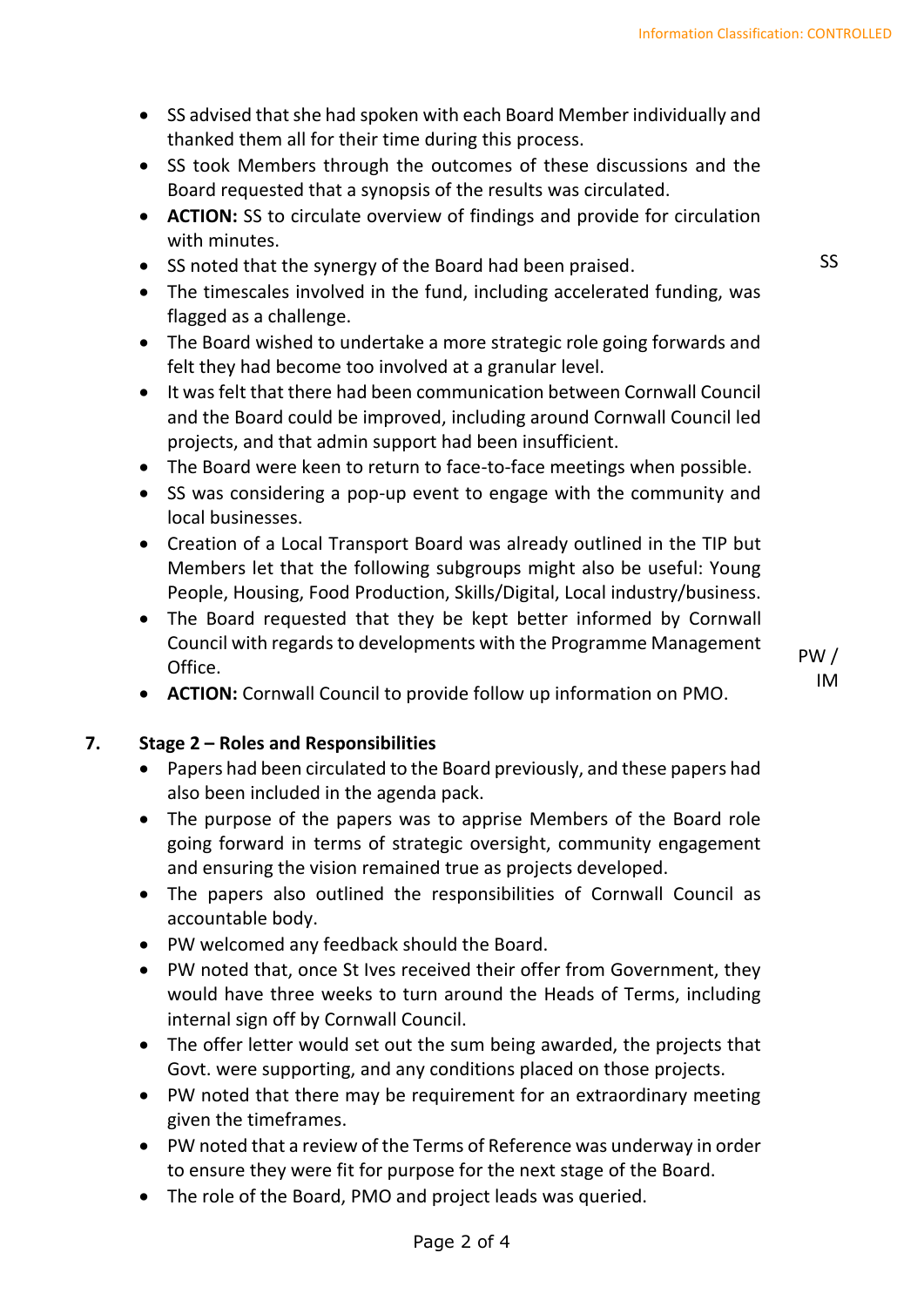- IM advised that the post-submission assessment currently being undertaken by Arcadis would serve to identify risks and inform the PMO as to the level of intervention required by each project.
- PW noted that forward planning of meetings meant that work / reporting could be programmed in to ensure regular and consistent reporting to Boards.

## **8. Balance of Board Membership and Recruitment of new Board Members**

- A report was circulated in the agenda pack.
- PW advised that Board recruitment should focus on community representation and that, in terms of ensuring quoracy, it would be prudent for overall membership to increase.
- Cornwall Council were working on an application form for this and Members would be encouraged to share amongst their networks. The information would be shared on the website and social media.
- **ACTION:** PW / BB to progress application process and circulate application form to Members for sharing with networks. PW / BB
- SS enquired as to the timeframe of the new Terms of Reference; PW advised these would be available in June.
- **ACTION:** PW / BB to circulate revised Terms of Reference when available. PW /

BB

### **9. Capacity Fund Update**

- An updated capacity fund budget was circulated with the agenda pack.
- This item was noted.

#### **10. AOB**

- DT had requested an item to discuss support of volunteers. DT noted that this had been somewhat covered during the meeting, but he wished to stress the importance of supporting volunteer Board Members.
- DT invited feedback from Members and noted that he would have an offline conversation with PW to further this discussion.

#### **11. Items for next agenda**

- SS advised that she had included this agenda item to ensure Board engagement going forward, and encouraged Members to raise any issues they wished to discuss at future meetings.
- SS noted that she had requested BB to carry out a skills audit and queried BB capacity to do so.
- **ACTION:** BB to send out skills audit questionnaire to Board within the week. BBC week. And the state of the state of the state of the state  $\mathsf{B}\mathsf{B}$

#### **12. Date of next meeting**

• **ACTION:** BB to circulate a poll to gauge interest and availability for faceto-face meeting. BB